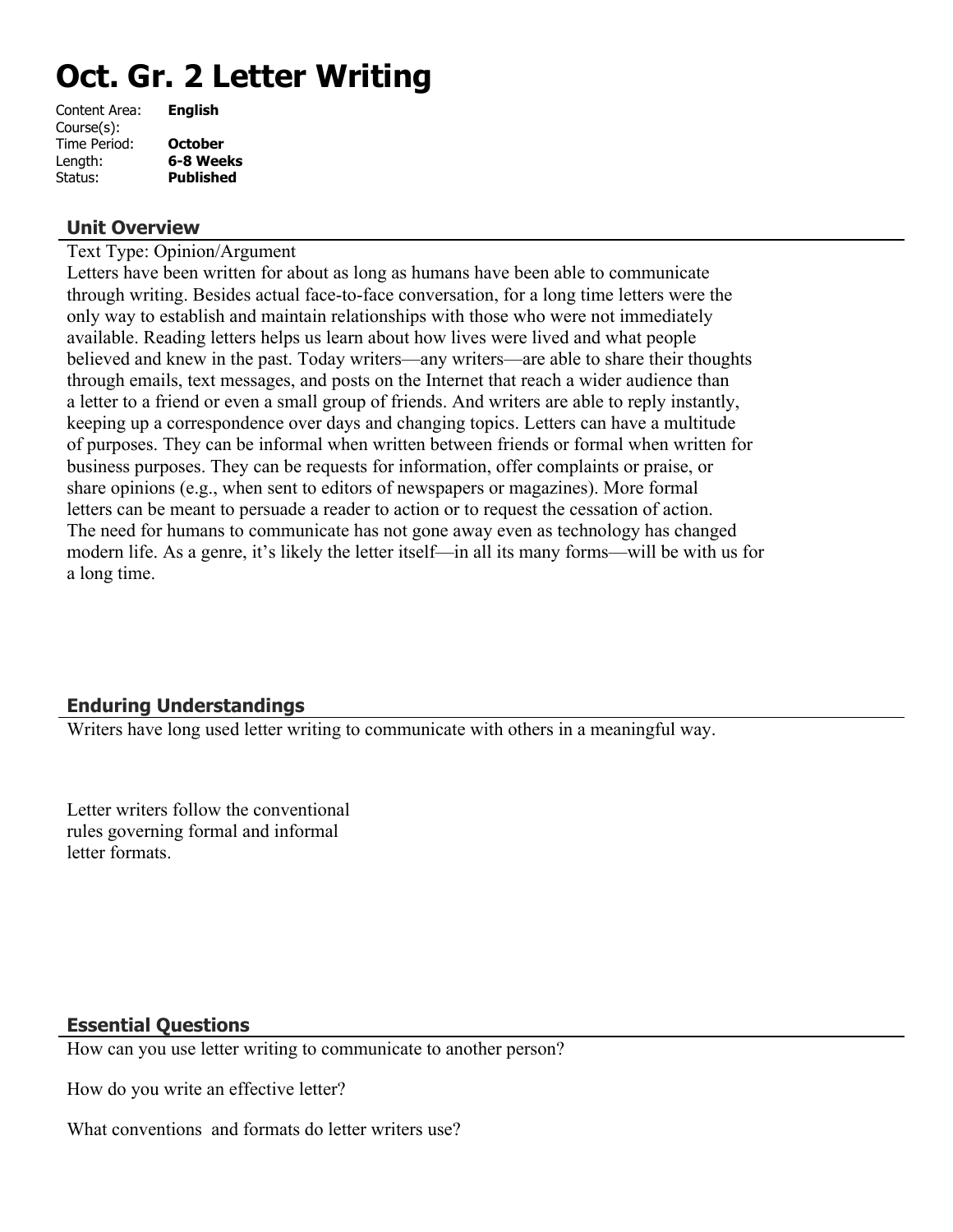# **Instructional Strategies & Learning Activities**

Immersion: Interactive Read-Aloud Lessons Day 1: Let's Talk About Letters and the Power of Persuasion uses all of the mentor texts from the unit, particularly I Wanna New Room by Karen Kaufman Orloff. Rationale: Preview all the books in the unit set and talk about the purposes for writing letters. Students will examine I Wanna New Room by Karen Kaufman Orloff to focus on persuasive letters. Common Core State Standards: W.2.1, W.2.2, W.2.5, W.2.7, W.2.8, SL.2.1, SL.2.2, SL.2.3, SL.2.4, SL.2.6, L.2.1, L.2.2, L.2.4, L.2.5, L.2.6

Day  $2$ :

Informal, Fun, and Friendly Letters

uses Around the World: Who's Been Here? by Lindsay Barrett George. Rationale: Use Around the World: Who's Been Here? by Lindsay Barrett George to continue to name features and purposes of informal letters. Students will understand that letters can be friendly, visual, and informative. Common Core State Standards: W.2.1, W.2.2, W.2.5, W.2.7, W.2.8, SL.2.1, SL.2.2, SL.2.3, SL.2.4, SL.2.6, L.2.1, L.2.2, L.2.4, L.2.5, L.2.6

Day 3:

Letters – Intention and Voice Matter

uses Plantzilla by Jerdine Nolen.

Rationale: Use Plantzilla by Jerdine Nolen to introduce the features of formal letters. Students will notice and name features of formal letters in order to compare and contrast formal and informal letters. Common Core State Standards: W.2.1, W.2.5, W.2.7, W.2.8, SL.2.1, SL.2.2,

SL.2.3, SL.2.4, SL.2.6, L.2.1, L.2.2, L.2.4, L.2.5, L.2.6

Day 4:

Epistolary Writing – Letters That Tell a Story

uses The Gardener by Sarah Stewart and Dear Peter Rabbit by Alma Flor Ada. Rationale: Use The Gardener by Sarah Stewart to examine how a collection of letters put together tells a specific story. Students will analyze a collection of letters and learn how letters can create a time line of events in a person's life. Common Core State Standards: W.2.1, W.2.3, W.2.5, W.2.7, W.2.8, SL.2.1, SL.2.2, SL.2.3, SL.2.4, SL.2.6, L.2.1, L.2.2, L.2.4, L.2.5, L.2.6

Day 5: Purposes and Features of Letters uses A Letter From Phoenix Farm by Jane Yolen. Rationale: Use A Letter From Phoenix Farm by Jane Yolen to get students excited about the power and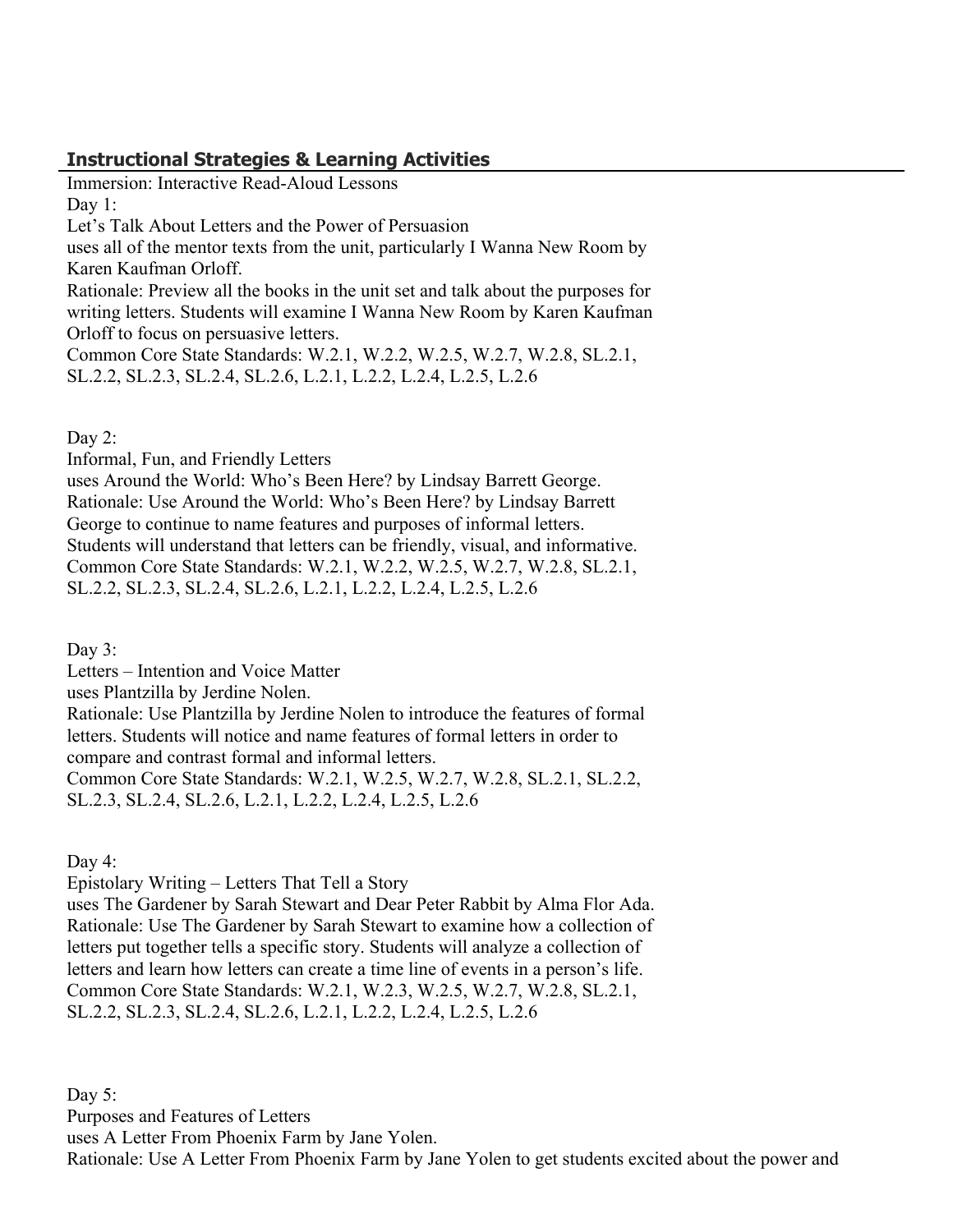purpose of

writing and receiving letters. Students will participate in collaborative discussions about the specific features of

Jane Yolen's letters to prepare to write their own.

Common Core State Standards: W.2.1, W.2.5, W.2.7, W.2.8, SL.2.1, SL.2.2, SL.2.3, SL.2.4, SL.2.6, L.2.1, L.2.2, L.2.4, L.2.5, L.2.6

Mini-Lessons

Generating Ideas I: Write to a School Friend

uses First Year Letters by Julie Danneberg.

Rationale: Students will examine how writers use letters to share experiences and express feelings. Students will

connect to the emotional impact of letters in maintaining friendships and consider which people in their lives they

would like to write to.

Common Core State Standards: W.2.1, W.2.2, W.2.3, W.2.5, W.2.7, W.2.8, SL.2.1, SL.2.2, SL.2.3, SL.2.4, SL.2.6,

L.2.1, L.2.2, L.2.6

Generating Ideas II: Write to an Author

uses Dear Mr. Henshaw by Beverly Cleary.

Rationale: Letter writers often write to their favorite authors to ask questions and share information. Students will

list their favorite authors and brainstorm ideas to include in a letter.

Common Core State Standards: W.2.1, W.2.5, W.2.7, W.2.8, SL.2.1, SL.2.2, SL.2.3, SL.2.4, SL.2.6, L.2.1, L.2.2,

L.2.6

Generating Ideas III: Questions in Correspondence

uses Yours Truly, Goldilocks by Alma Flor Ada and I Wanna New Room by Karen Kaufman Orloff. Rationale: Writers use letters as a way to seek information, to make readers think, and to get a response. Students

will examine how letter writers use questions and will generate ideas for using questions in their own letters. Common Core State Standards: W.2.1, W.2.2, W.2.5, W.2.7, W.2.8, SL.2.1, SL.2.2, SL.2.3, SL.2.4, SL.2.6, L.2.1,

L.2.2, L.2.4, L.2.5, L.2.6

Generating Ideas IV: Write Your Reasons Because . . .

uses Plantzilla by Jerdine Nolen.

Rationale: Letter writers develop their letters by providing reasons or examples for their thoughts and opinions.

Students will write letters thinking about something they want and why they want it and will give reasons to support

their opinions using the linking words "because," "and," and "also."

Common Core State Standards: W.2.1, W.2.5, W.2.7, W.2.8, SL.2.1, SL.2.2, SL.2.3, SL.2.4, SL.2.6, L.2.1, L.2.2,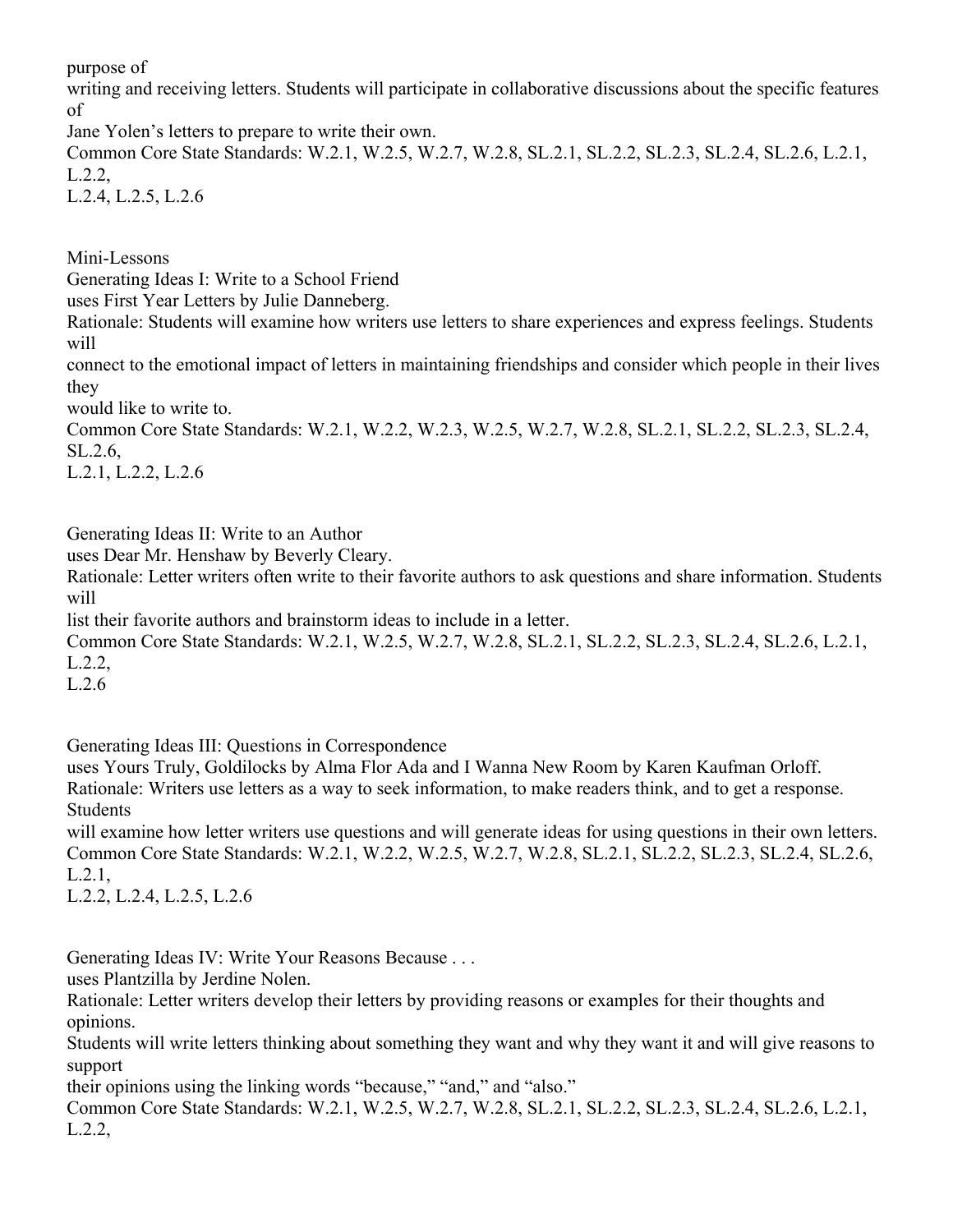L.2.4, L.2.6

Selecting: To Whom It May Concern

uses I Wanna New Room by Karen Kaufman Orloff.

Rationale: Letter writers always choose an addressee and purpose before writing. Students will select a focus for

their letter writing as they consider their purpose and audience.

Common Core State Standards: W.2.1, W.2.2, W.2.5, W.2.7, W.2.8, SL.2.1, SL.2.2, SL.2.3, SL.2.4, SL.2.6, L.2.1,

L.2.2, L.2.4, L.2.5, L.2.6

Collecting I: Researching and Organizing Author Facts, Opinions, and Questions

uses A Letter From Phoenix Farm by Jane Yolen, Plantzilla by Jerdine Nolen, and Around the World: Who's Been

Here? by Lindsay Barrett George.

Rationale: Letter writers know that if they are writing to a specific person, they need to collect ideas for that letter:

questions, comments, etc. Students will collect information and formulate content in preparation for drafting a **letter** 

to an author.

Common Core State Standards: W.2.1, W.2.2, W.2.5, W.2.6, W.2.7, W.2.8, SL.2.1, SL.2.2, SL.2.3, SL.2.4, SL.2.6,

L.2.1, L.2.2, L.2.6

Collecting II: Persuasive Letters: Make It Convincing

uses I Wanna New Room by Karen Kaufman Orloff and Dear Mrs. LaRue: Letters from Obedience School by Mark

Teague.

Rationale: Letter writers know that what they say in a letter is very important. Students will consider the kinds of

details, reasons, and examples they will include to make their letters interesting and convincing.

Common Core State Standards: W.2.1, W.2.2, W.2.5, W.2.6, W.2.7, W.2.8, SL.2.1, SL.2.2, SL.2.3, SL.2.4, SL.2.6,

L.2.1, L.2.2, L.2.4, L.2.5, L.2.6

Collecting III: Creating a Correspondence (Optional)

uses Dear Peter Rabbit by Alma Flor Ada, Yours Truly, Goldilocks by Alma Flor Ada, and The Gardener by Sarah

**Stewart** 

Rationale: Writers sometimes create a correspondence between two characters to tell a story, but they know they

must do some preparatory work for such an undertaking. Students will collect information on their two characters to

prepare to write letters between them.

Common Core State Standards: W.2.1, W.2.2, W.2.5, W.2.7, W.2.8, SL.2.1, SL.2.2, SL.2.3, SL.2.4, SL.2.6, L.2.1,

L.2.2, L.2.4, L.2.5, L.2.6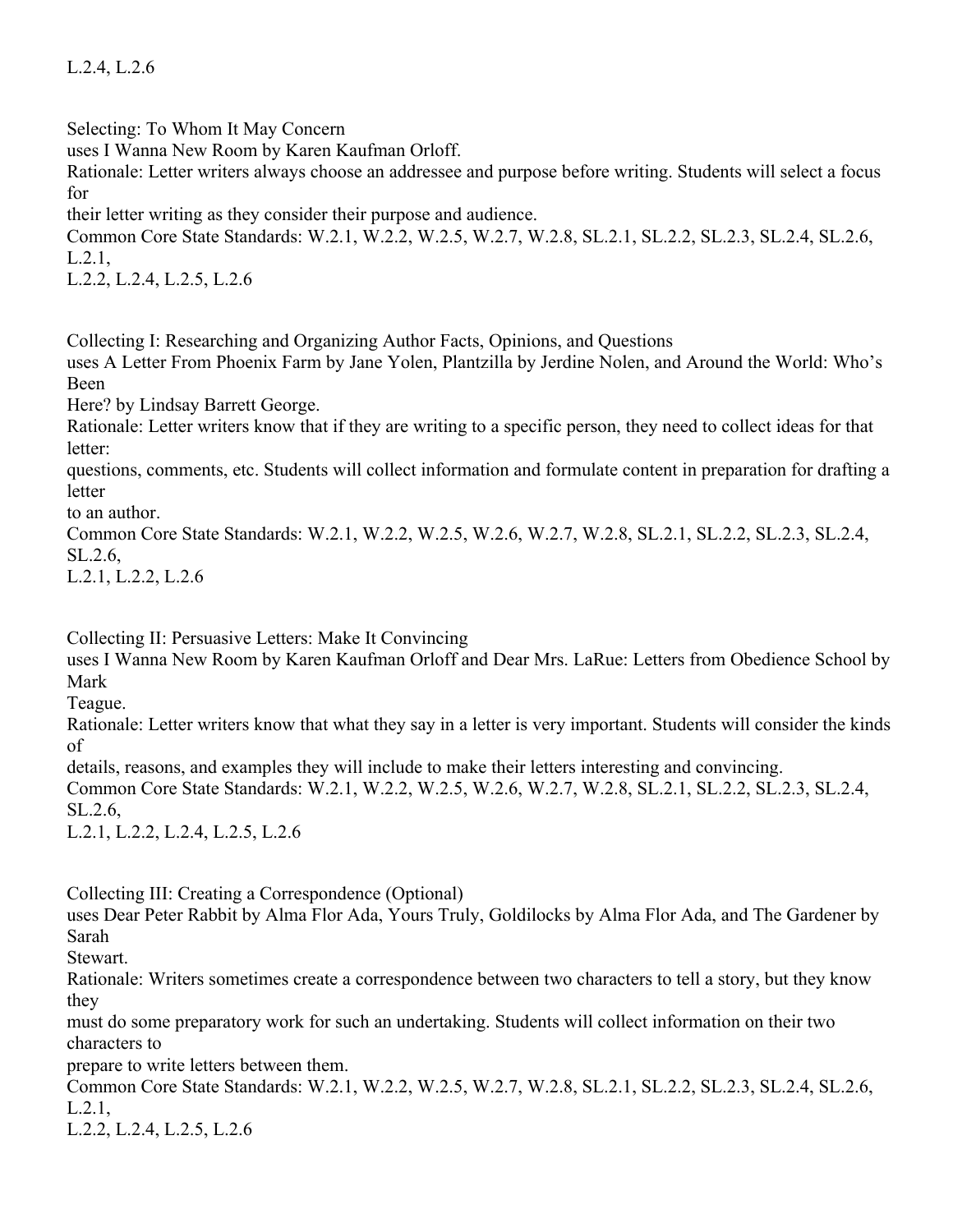Collecting IV: Tell a Story in Correspondence (Optional)

uses Dear Peter Rabbit by Alma Flor Ada and Yours Truly, Goldilocks by Alma Flor Ada.

Rationale: When writers create a correspondence between two characters, they need to collect ideas so they can

tell a great story. Students will begin to collect interesting ideas for their own characters to write about—a story

they can tell.

Common Core State Standards: W.2.3, W.2.5, W.2.7, W.2.8, SL.2.1, SL.2.2, SL.2.3, SL.2.4, SL.2.6, L.2.1, L.2.2,

L.2.6

Drafting I: Opening Your Letter

uses various unit text selections.

Rationale: Letter writers follow a certain format and structure their ideas to best suit their readers and intended purposes. Students will consider various letter openings from the unit books and then draft introductions to their

own letters.

Common Core State Standards: W.2.2, W.2.5, W.2.7, W.2.8, SL.2.1, SL.2.2, SL.2.3, SL.2.4, SL.2.6, L.2.1, L.2.2,

L.2.4, L.2.5, L.2.6

Drafting II: The Body of a Letter

uses Around the World: Who's Been Here? by Lindsay Barrett George and students' drafts.

Rationale: The body of a letter is where writers convey information, provide reasons that support their opinion, and

pursue their purposes. Students will utilize strategies that the unit authors use to develop their own letter body drafts.

Common Core State Standards: W.2.1, W.2.2, W.2.3, W.2.5, W.2.7, W.2.8, SL.2.1, SL.2.2, SL.2.3, SL.2.4, SL.2.6,

L.2.1, L.2.2, L.2.4, L.2.5, L.2.6

Drafting III: The Feet of a Letter (Conclusion)

uses Dear Mr. Henshaw by Beverly Cleary, Yours Truly, Goldilocks by Alma Flor Ada, Dear Mrs. LaRue: Letters from

Obedience School by Mark Teague, and students' drafts.

Rationale: Writers end their letters in accordance with certain conventions while still maintaining their own unique

voices. Students will examine the creative ways unit writers conclude their letters and emulate these strategies in

their own conclusions.

Common Core State Standards: W.2.1, W.2.2, W.2.3, W.2.5, W.2.7, W.2.8, SL.2.1, SL.2.2, SL.2.3, SL.2.4, SL.2.6,

L.2.1, L.2.2, L.2.4, L.2.5, L.2.6

Revising I: Look Through Your Readers' Eyes

uses A Letter From Phoenix Farm by Jane Yolen and students' drafts.

Rationale: Writers regularly revise their work by rewriting and adding important details to enhance the overall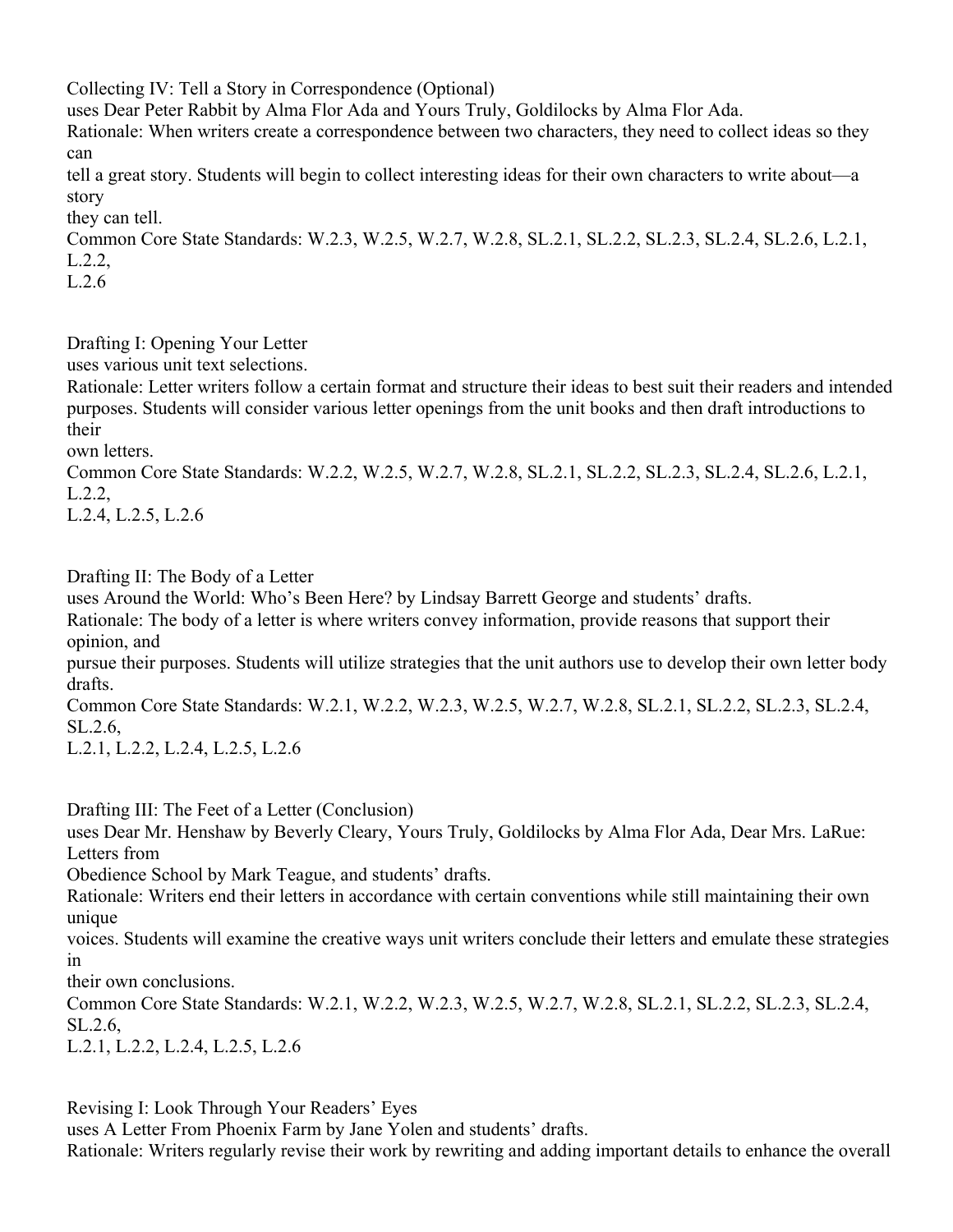effectiveness of a piece. Students will add descriptive details and examples to make their writing more engaging and effective. Common Core State Standards: W.2.1, W.2.2, W.2.3, W.2.5, W.2.7, W.2.8, SL.2.1, SL.2.2, SL.2.3, SL.2.4, SL.2.6, L.2.1, L.2.2, L.2.4, L.2.5, L.2.6

Revising II: Connecting Ideas: Linking and Transition Words uses Dear Mrs. LaRue: Letters from Obedience School by Mark Teague and students' drafts. Rationale: When writing letters, it is helpful to include words that connect ideas or reasons, making the writing easier to follow. Students will use transition or linking words to connect an opinion with reasons. Common Core State Standards: W.2.1, W.2.2, W.2.3, W.2.5, W.2.7, W.2.8, SL.2.1, SL.2.2, SL.2.3, SL.2.4, SL.2.6, L.2.1, L.2.2, L.2.4, L.2.5, L.2.6

Letter Writing Grade 2 Overview p.4

Revising III: P.S. – Add a Postscript

uses Dear Mrs. LaRue: Letters from Obedience School by Mark Teague.

Rationale: Writers often include a postscript to provide additional, last-minute news or to remind readers of an important point in a letter. Students will consider how and why writers use postscripts in letters and then add one to

their own drafts.

Common Core State Standards: W.2.1, W.2.2, W.2.3, W.2.5, W.2.7, W.2.8, SL.2.1, SL.2.2, SL.2.3, SL.2.4, SL.2.6,

L.2.1, L.2.2, L.2.4, L.2.6

Editing I: Letter Format Check

uses favorite letters from the unit text collection and students' drafts.

Rationale: Letter writers follow the conventional rules governing formal and informal letter formats. Students will

edit their letter drafts to ensure they have correctly formatted their final pieces.

Common Core State Standards: W.2.1, W.2.2, W.2.3, W.2.5, W.2.7, W.2.8, SL.2.1, SL.2.2, SL.2.3, SL.2.4, SL.2.6,

L.2.1, L.2.2, L.2.6

Editing II: Edit for Letter-Perfect Punctuation

uses sample letters to community members, favorite letters from the unit text collection, and students' drafts. Rationale: Letter writers follow the correct usage for punctuation in letters and know it's important to edit for the

right punctuation. Students will edit their drafts to ensure correct punctuation.

Common Core State Standards: W.2.1, W.2.2, W.2.3, W.2.5, W.2.7, W.2.8, SL.2.1, SL.2.2, SL.2.3, SL.2.4, SL.2.6,

L.2.1, L.2.2, L.2.6

Publishing I: Post Some Pictures uses Around the World: Who's Been Here? by Lindsay Barrett George.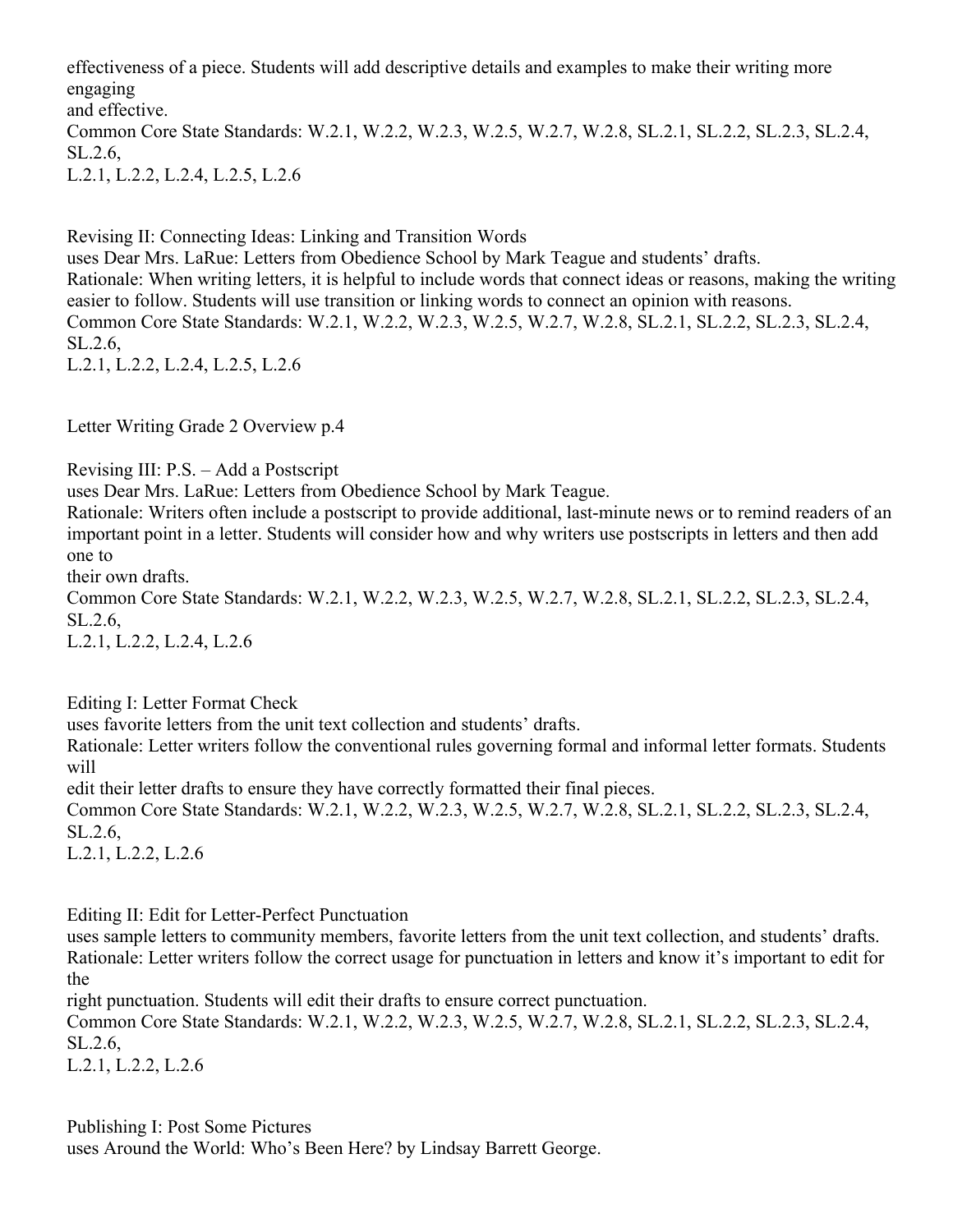Rationale: Letter writers often choose to include drawings, photographs, and other mementos to personalize and

enhance their pieces. Students will consider the ways that visual elements add to the impact of the letters in the unit books and ways to include illustrations in their own letters.

Common Core State Standards: W.2.2, W.2.5, W.2.6, W.2.7, W.2.8, SL.2.1, SL.2.2, SL.2.3, SL.2.4, SL.2.5, SL.2.6,

L.2.1, L.2.2, L.2.4, L.2.6

Publishing II: A Final Look at Your Letter

uses First Year Letters by Julie Danneberg and students' completed letters.

Rationale: Letter writers make final style and form decisions before sending their letters. Students will identify different letter writers' styles and format choices and will connect those decisions to the ones they must make when

readying their final letters for sending or sharing.

Common Core State Standards: W.2.1, W.2.2, W.2.3, W.2.5, W.2.6, W.2.7, W.2.8, SL.2.1, SL.2.2, SL.2.3, SL.2.4,

SL.2.5, SL.2.6, L.2.1, L.2.2, L.2.4, L.2.6

# **Integration of Career Readiness, Life Literacies and Key Skills**

| TECH.9.4.2.DC.4      | Compare information that should be kept private to information that might be made<br>public.                                                                                                                                                                                                                                                                                                                                                                                                                                                                                                                                                                   |
|----------------------|----------------------------------------------------------------------------------------------------------------------------------------------------------------------------------------------------------------------------------------------------------------------------------------------------------------------------------------------------------------------------------------------------------------------------------------------------------------------------------------------------------------------------------------------------------------------------------------------------------------------------------------------------------------|
| <b>TECH.9.4.2.CI</b> | Creativity and Innovation                                                                                                                                                                                                                                                                                                                                                                                                                                                                                                                                                                                                                                      |
| <b>TECH.9.4.2.CT</b> | Critical Thinking and Problem-solving                                                                                                                                                                                                                                                                                                                                                                                                                                                                                                                                                                                                                          |
| CRP.K-12.CRP1.1      | Career-ready individuals understand the obligations and responsibilities of being a<br>member of a community, and they demonstrate this understanding every day through<br>their interactions with others. They are conscientious of the impacts of their decisions on<br>others and the environment around them. They think about the near-term and long-term<br>consequences of their actions and seek to act in ways that contribute to the betterment of<br>their teams, families, community and workplace. They are reliable and consistent in going<br>beyond the minimum expectation and in participating in activities that serve the greater<br>good. |
|                      | Critical thinkers must first identify a problem then develop a plan to address it to<br>effectively solve the problem.                                                                                                                                                                                                                                                                                                                                                                                                                                                                                                                                         |
| TECH.9.4.2.TL.2      | Create a document using a word processing application.                                                                                                                                                                                                                                                                                                                                                                                                                                                                                                                                                                                                         |
| TECH.9.4.2.DC.6      | Identify respectful and responsible ways to communicate in digital environments.                                                                                                                                                                                                                                                                                                                                                                                                                                                                                                                                                                               |
| TECH.9.4.2.CT.1      | Gather information about an issue, such as climate change, and collaboratively brainstorm<br>ways to solve the problem (e.g., K-2-ETS1-1, 6.3.2.GeoGI.2).                                                                                                                                                                                                                                                                                                                                                                                                                                                                                                      |
| TECH.9.4.2.DC.5      | Explain what a digital footprint is and how it is created.                                                                                                                                                                                                                                                                                                                                                                                                                                                                                                                                                                                                     |
| TECH.9.4.2.DC.3      | Explain how to be safe online and follow safe practices when using the internet (e.g.,<br>8.1.2.NI.3, 8.1.2.NI.4).                                                                                                                                                                                                                                                                                                                                                                                                                                                                                                                                             |
| TECH.9.4.2.Cl.1      | Demonstrate openness to new ideas and perspectives (e.g., 1.1.2.CR1a, 2.1.2.EH.1,                                                                                                                                                                                                                                                                                                                                                                                                                                                                                                                                                                              |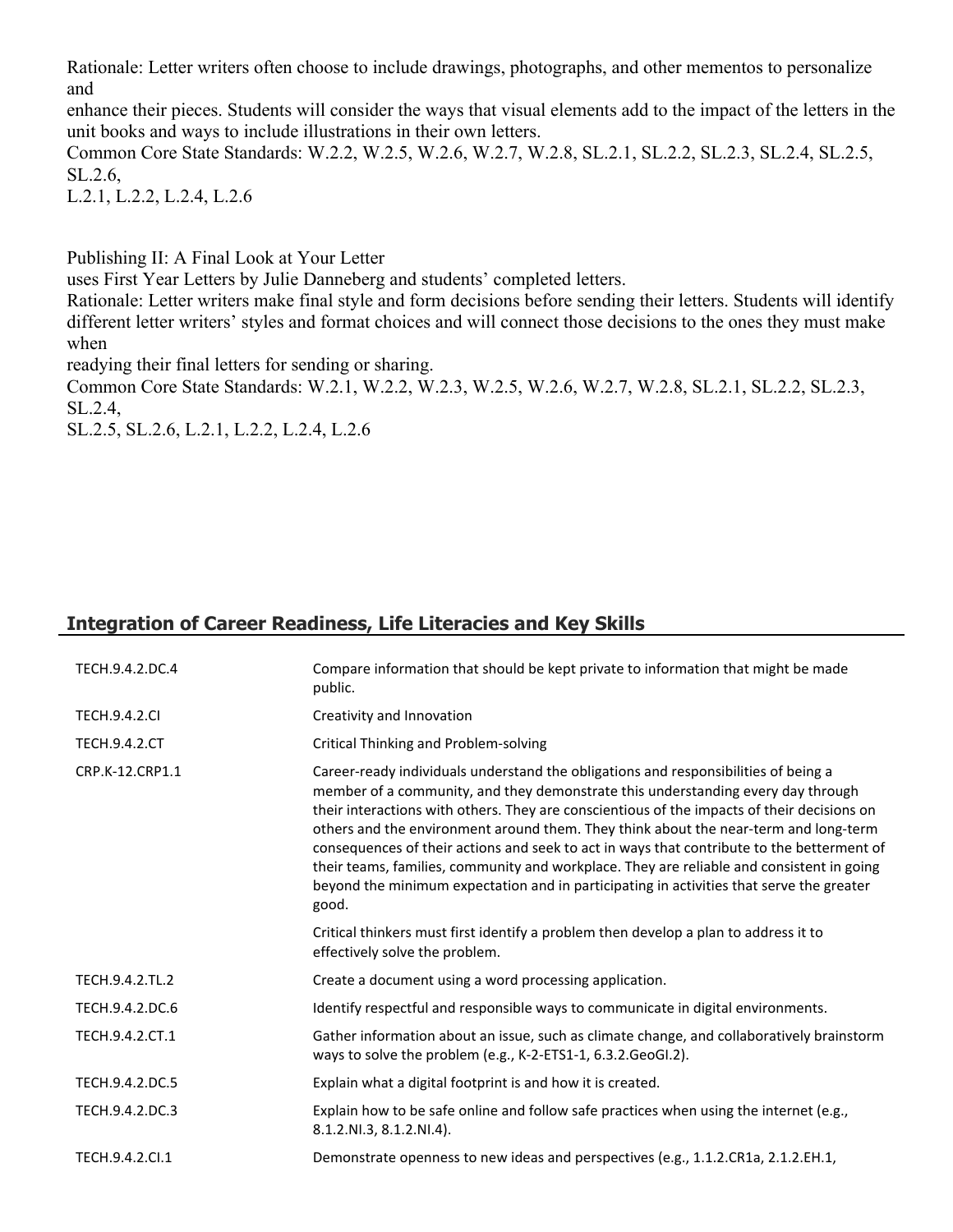|                      | 6.1.2. Civics CM. 2).                                                                                                                                                                                                                                                                                                                                                                                                                                                                                                                                                                                              |
|----------------------|--------------------------------------------------------------------------------------------------------------------------------------------------------------------------------------------------------------------------------------------------------------------------------------------------------------------------------------------------------------------------------------------------------------------------------------------------------------------------------------------------------------------------------------------------------------------------------------------------------------------|
|                      | Brainstorming can create new, innovative ideas.                                                                                                                                                                                                                                                                                                                                                                                                                                                                                                                                                                    |
|                      | Individuals should practice safe behaviors when using the Internet.                                                                                                                                                                                                                                                                                                                                                                                                                                                                                                                                                |
| TECH.9.4.2.CT.2      | Identify possible approaches and resources to execute a plan (e.g., 1.2.2.CR1b, 8.2.2.ED.3).                                                                                                                                                                                                                                                                                                                                                                                                                                                                                                                       |
| TECH.9.4.2.CI.2      | Demonstrate originality and inventiveness in work (e.g., 1.3A.2CR1a).                                                                                                                                                                                                                                                                                                                                                                                                                                                                                                                                              |
|                      | Digital communities allow for social interactions that can result in positive or negative<br>outcomes.                                                                                                                                                                                                                                                                                                                                                                                                                                                                                                             |
| WRK.9.2.2.CAP.1      | Make a list of different types of jobs and describe the skills associated with each job.                                                                                                                                                                                                                                                                                                                                                                                                                                                                                                                           |
| TECH.9.4.2.CT.3      | Use a variety of types of thinking to solve problems (e.g., inductive, deductive).                                                                                                                                                                                                                                                                                                                                                                                                                                                                                                                                 |
| TECH.9.4.2.TL.1      | Identify the basic features of a digital tool and explain the purpose of the tool (e.g.,<br>8.2.2.ED.1).                                                                                                                                                                                                                                                                                                                                                                                                                                                                                                           |
|                      | Different types of jobs require different knowledge and skills.                                                                                                                                                                                                                                                                                                                                                                                                                                                                                                                                                    |
| TECH.9.4.2.TL.6      | Illustrate and communicate ideas and stories using multiple digital tools (e.g., SL.2.5.).                                                                                                                                                                                                                                                                                                                                                                                                                                                                                                                         |
|                      | An individual's digital footprint reflects the various actions an individual makes online,<br>both positive and negative.                                                                                                                                                                                                                                                                                                                                                                                                                                                                                          |
| <b>WRK.9.2.2.CAP</b> | <b>Career Awareness and Planning</b>                                                                                                                                                                                                                                                                                                                                                                                                                                                                                                                                                                               |
| CRP.K-12.CRP6.1      | Career-ready individuals regularly think of ideas that solve problems in new and different<br>ways, and they contribute those ideas in a useful and productive manner to improve their<br>organization. They can consider unconventional ideas and suggestions as solutions to<br>issues, tasks or problems, and they discern which ideas and suggestions will add greatest<br>value. They seek new methods, practices, and ideas from a variety of sources and seek to<br>apply those ideas to their own workplace. They take action on their ideas and understand<br>how to bring innovation to an organization. |

## **Technology and Design Integration**

Students will interact with Smartboards, Ipads, Chromebooks and document camera.

CS.K-2.8.1.2.CS.1 Select and operate computing devices that perform a variety of tasks accurately and quickly based on user needs and preferences. Individuals use computing devices to perform a variety of tasks accurately and quickly. Computing devices interpret and follow the instructions they are given literally.

## **Interdisciplinary Connections**

Through the mentor texts, and personal choice text, students will make interdisciplinary connections during the writing process.

| SOC.6.1.4.D.CS6 | American culture, based on specific traditions and values, has been influenced by the<br>behaviors of different cultural groups living in the United States.   |
|-----------------|----------------------------------------------------------------------------------------------------------------------------------------------------------------|
| SOC.6.1.4.D.CS5 | Cultures include traditions, popular beliefs, and commonly held values, ideas, and<br>assumptions that are generally accepted by a particular group of people. |
| SOC.6.1.4.D.18  | Explain how an individual's beliefs, values, and traditions may reflect more than one<br>culture.                                                              |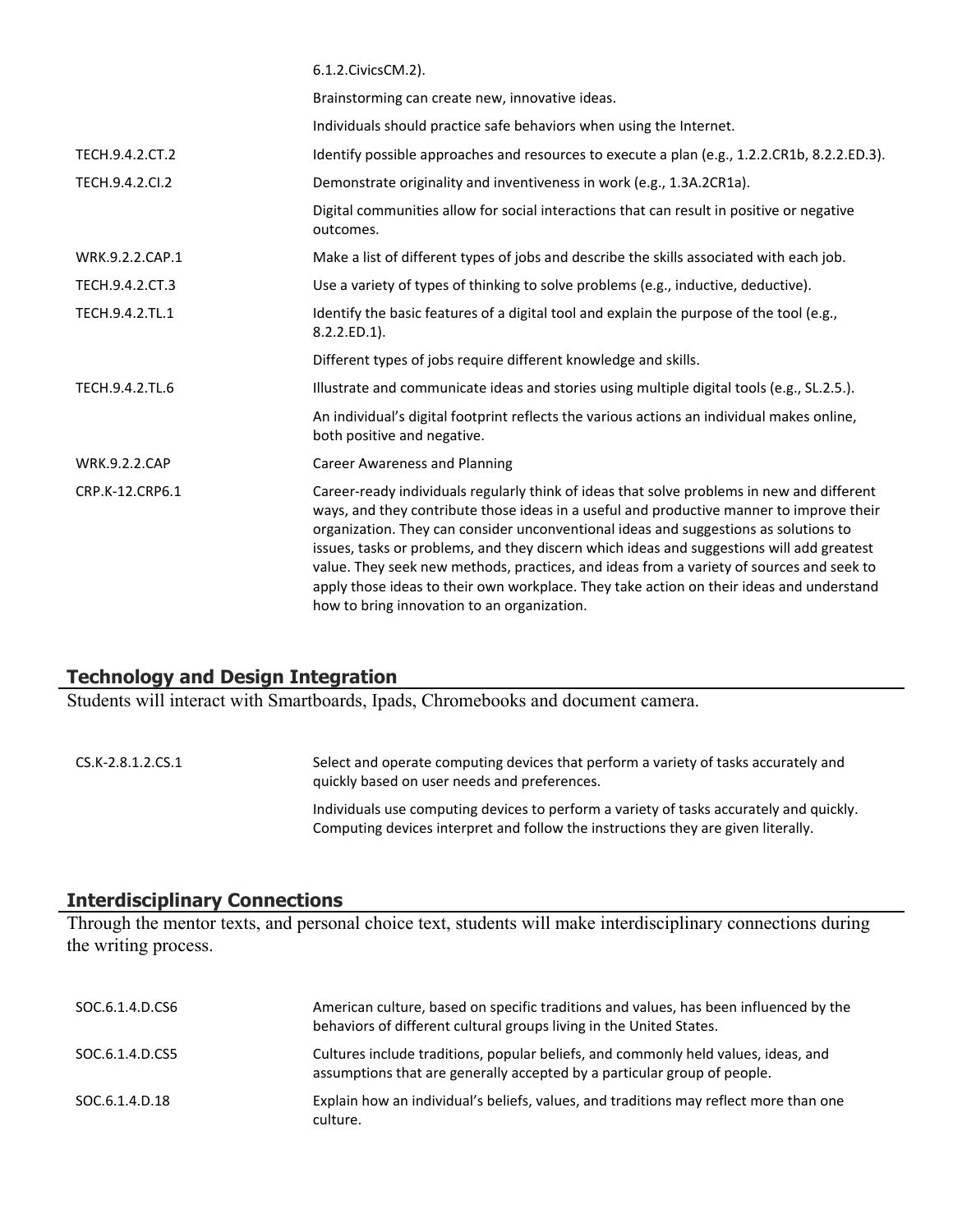# **Differentiation**

Based on invidual need, teachers will offer additional support though conferencing, modified mentor text, peer support and individualized mini-lessons.

Advanced learners will be offered more rigorous mentor texts to emulate, teacher conferences and reference materials to support in-depth writing endeavors, based on choice.

- Understand that gifted students, just like all students, come to school to learn and be challenged.
- Pre-assess your students. Find out their areas of strength as well as those areas you may need to address before students move on.
- Consider grouping gifted students together for at least part of the school day.
- Plan for differentiation. Consider pre-assessments, extension activities, and compacting the curriculum.
- Use phrases like "You've shown you don't need more practice" or "You need more practice" instead of words like "qualify" or "eligible" when referring to extension work.
- Encourage high-ability students to take on challenges. Because they're often used to getting good grades, gifted students may be risk averse.
- **Definitions of Differentiation Components**:
	- $\circ$  Content the specific information that is to be taught in the lesson/unit/course of instruction.
	- o Process how the student will acquire the content information.
	- o Product how the student will demonstrate understanding of the content.
	- o Learning Environment the environment where learning is taking place including physical location and/or student grouping

# **Differentiation occurring in this unit:**

Based on invidual need, teachers will offer additional support though conferencing, modified mentor text, peer support and individualized mini-lessons.

Advanced learners will be offered more rigorous mentor texts to emulate, teacher conferences and reference materials to support in-depth writing endeavors, based on choice.

# **Modifications & Accommodations**

IEP accommodations, and modifications will be in place, and teacher assigned modifications and accommodations will be assigned, assessed, and monitored.

Follow IEP accommodations and differentiate materials, project requirements as needed.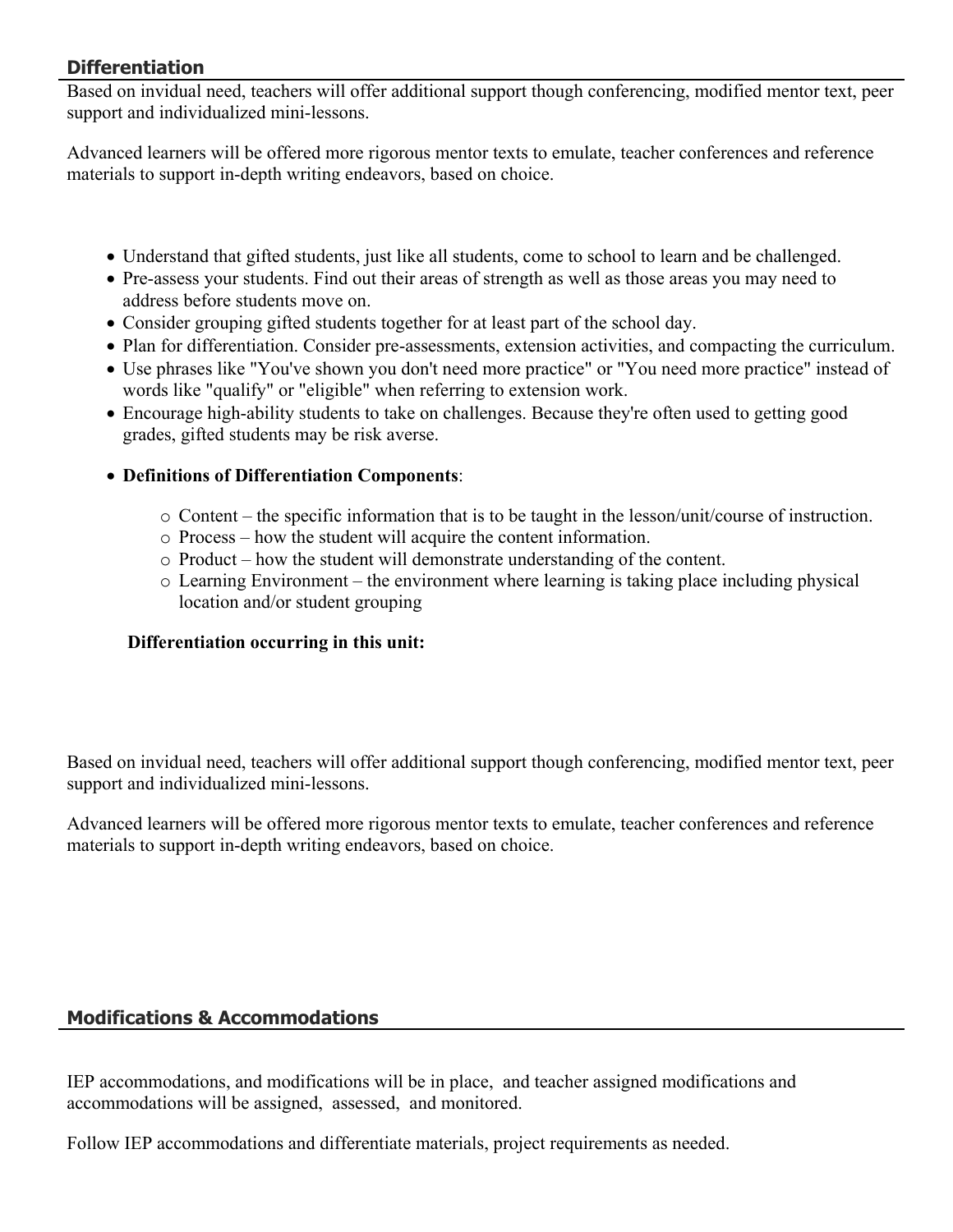Refer to QSAC EXCEL SMALL SPED ACCOMMOCATIONS spreadsheet in this discipline.

## **Modifications and Accommodations used in this unit:**

IEP modifications will be followed

RTI support in writing

conferencing,

re-teaching mini-lessons

extended writing time/opportunities

# **Benchmark Assessments**

**Benchmark Assessments** are given periodically (e.g., at the end of every quarter or as frequently as once per month) throughout a school year to establish baseline achievement data and measure progress toward a standard or set of academic standards and goals.

## **Schoolwide Benchmark assessments:**

Aimsweb benchmarks 3X a year

Linkit Benchmarks 3X a year

DRA

**Additional Benchmarks used in this unit:**

DRA and Aimsweb

# **Formative Assessments**

Assessment allows both instructor and student to monitor progress towards achieving learning objectives, and can be approached in a variety of ways. **Formative assessment** refers to tools that identify misconceptions, struggles, and learning gaps along the way and assess how to close those gaps. It includes effective tools for helping to shape learning, and can even bolster students' abilities to take ownership of their learning when they understand that the goal is to improve learning, not apply final marks (Trumbull and Lash, 2013). It can include students assessing themselves, peers, or even the instructor, through writing, quizzes, conversation, and more. In short, formative assessment occurs throughout a class or course, and seeks to improve student achievement of learning objectives through approaches that can support specific student needs (Theal and Franklin, 2010, p. 151).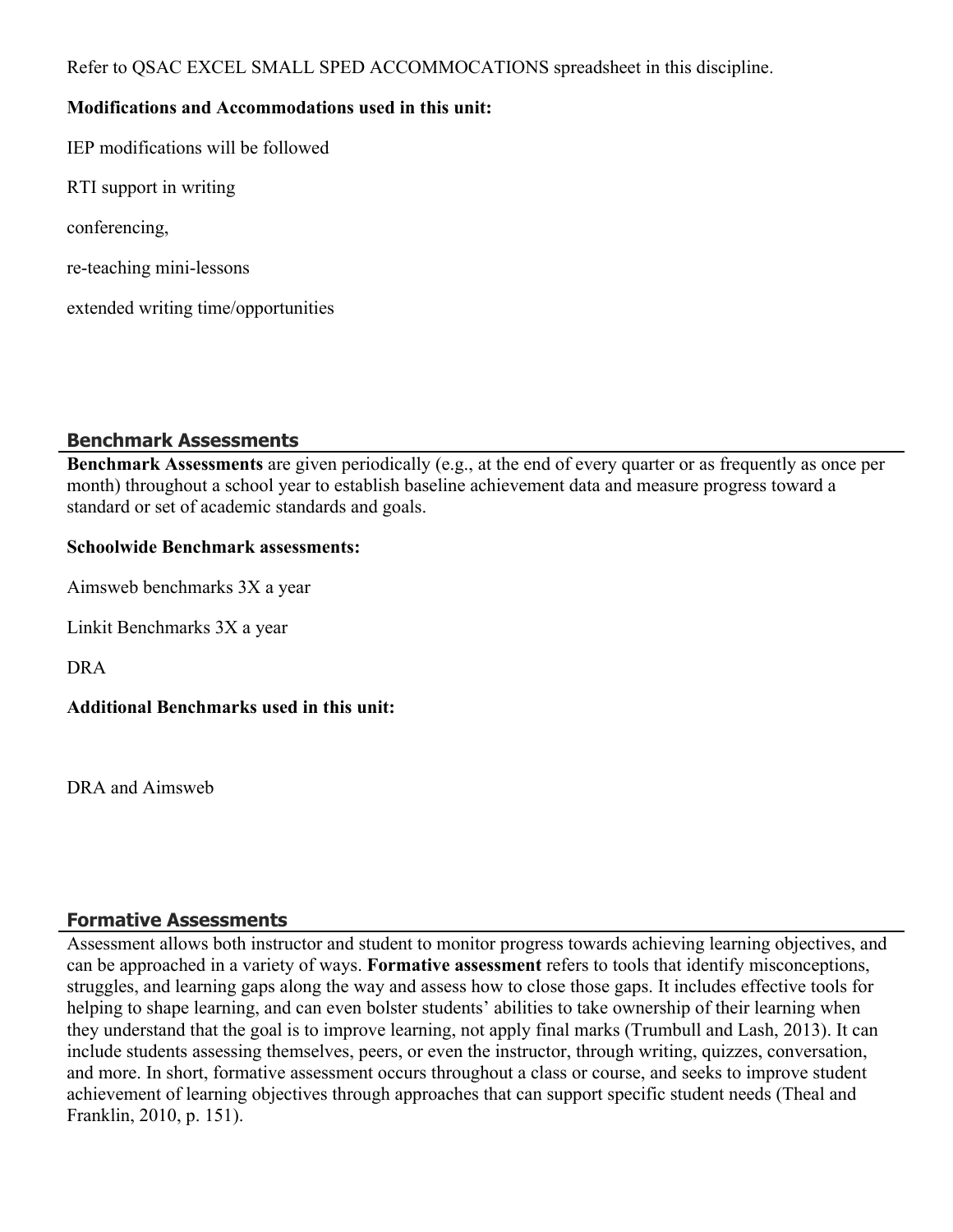## **Formative Assessments used in this unit:**

| Discussion          |
|---------------------|
| Teacher conferences |
| worksheets          |

Anecdotal records

Student drafts

#### **Summative Assessments**

**summative assessments** evaluate student learning, knowledge, proficiency, or success at the conclusion of an instructional period, like a unit, course, or program. Summative assessments are almost always formally graded and often heavily weighted (though they do not need to be). Summative assessment can be used to great effect in conjunction and alignment with formative assessment, and instructors can consider a variety of ways to combine these approaches.

#### **Summative assessments for this unit:**

Student Self-Reflection uses a self-reflection questionnaire. Rationale: Students need to reflect on their hard work as letter writers to understand their growth through this unit

and to continue developing their sense of themselves as writers.

Additional asssessments in the unit

Teacher made assessments

## **Instructional Materials**

Schoolwide, Inc. "Letter Writing" teacher instructional unit

Mentor Texts Around the World: Who's Been Here? by Lindsay Barrett George Dear Mr. Henshaw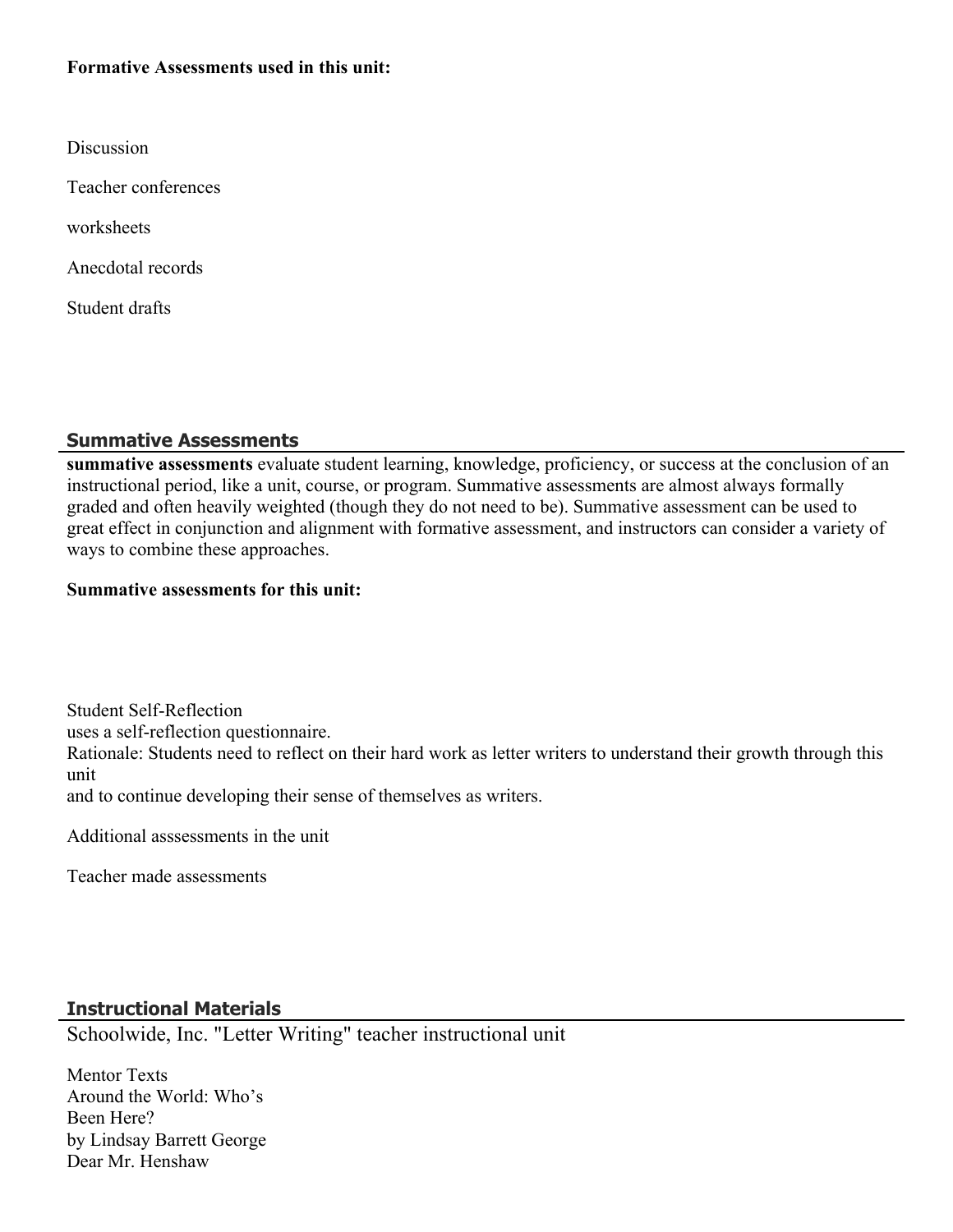by Beverly Cleary Dear Mrs. LaRue: Letters from Obedience School by Mark Teague Dear Peter Rabbit by Alma Flor Ada First Year Letters by Julie Danneberg The Gardener by Sarah Stewart I Wanna New Room by Karen Kaufman Orloff A Letter From Phoenix Farm by Jane Yolen Plantzilla by Jerdine Nolen Yours Truly, Goldilocks by Alma Flor Ada

Leveled texts to be used as additional resources to differentiate instruction

leveled resources for research into topics of interest

Links and videos (Schoolwide and teacher chosen)

Smartboard applications

document camera

#### **Standards**

| CCSS.ELA-Literacy.W.2.1 | Write opinion pieces in which they introduce the topic or book they are writing about,<br>state an opinion, supply reasons that support the opinion, use linking words (e.g.,<br>because, and, also) to connect opinion and reasons, and provide a concluding statement<br>or section. |
|-------------------------|----------------------------------------------------------------------------------------------------------------------------------------------------------------------------------------------------------------------------------------------------------------------------------------|
| CCSS.ELA-Literacy.W.2.2 | Write informative/explanatory texts in which they introduce a topic, use facts and<br>definitions to develop points, and provide a concluding statement or section.                                                                                                                    |
| CCSS.ELA-Literacy.W.2.3 | Write narratives in which they recount a well-elaborated event or short sequence of<br>events, include details to describe actions, thoughts, and feelings, use temporal words to<br>signal event order, and provide a sense of closure.                                               |
| CCSS.ELA-Literacy.W.2.5 | With guidance and support from adults and peers, focus on a topic and strengthen writing<br>as needed by revising and editing.                                                                                                                                                         |
| CCSS.ELA-Literacy.W.2.6 | With guidance and support from adults, use a variety of digital tools to produce and<br>publish writing, including in collaboration with peers.                                                                                                                                        |
| CCSS.ELA-Literacy.W.2.7 | Participate in shared research and writing projects (e.g., read a number of books on a<br>single topic to produce a report; record science observations).                                                                                                                              |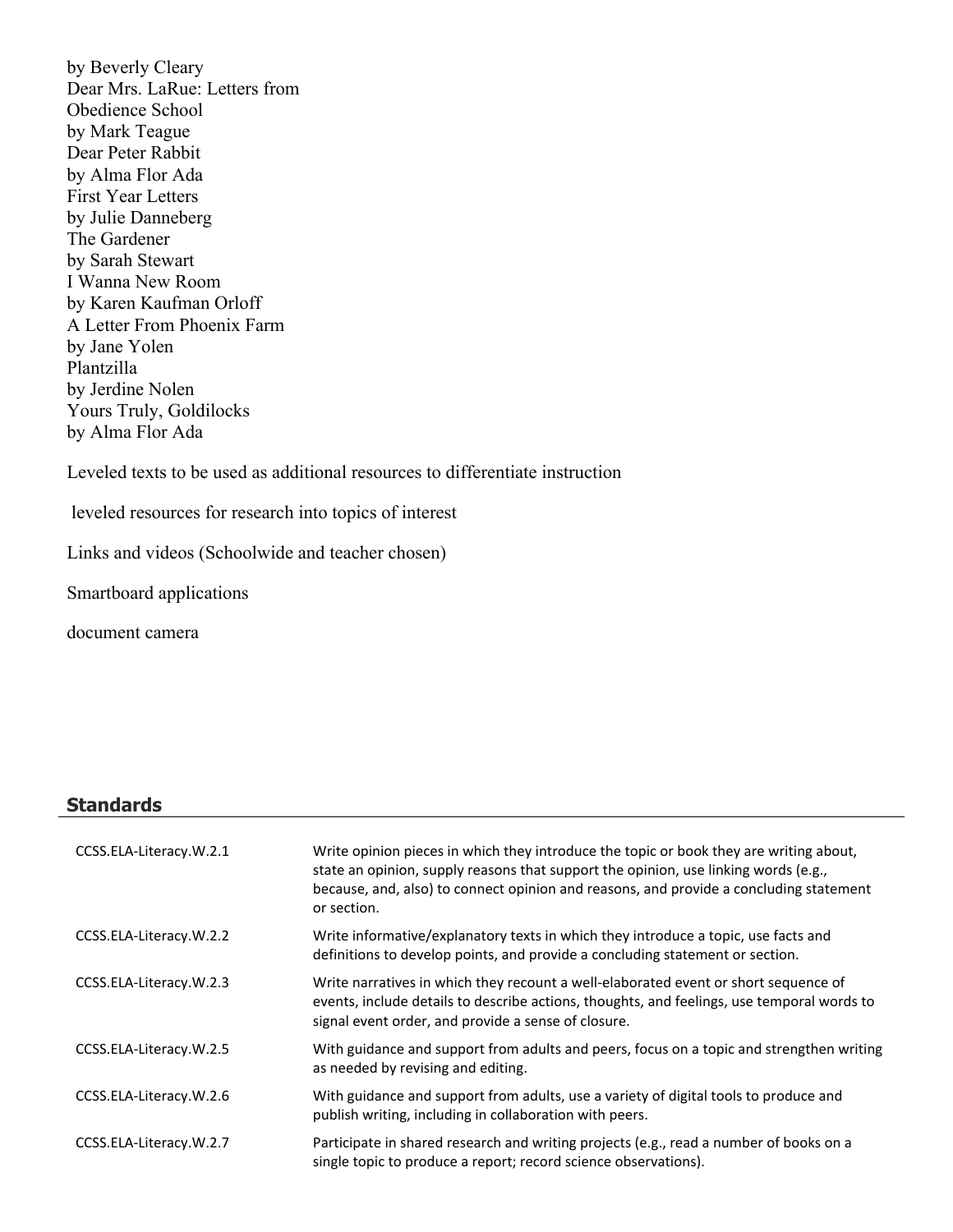| CCSS.ELA-Literacy.W.2.8    | Recall information from experiences or gather information from provided sources to<br>answer a question.                                                                                         |
|----------------------------|--------------------------------------------------------------------------------------------------------------------------------------------------------------------------------------------------|
| CCSS.ELA-Literacy.SL.2.1   | Participate in collaborative conversations with diverse partners about grade 2 topics and<br>texts with peers and adults in small and larger groups.                                             |
| CCSS.ELA-Literacy.SL.2.1.a | Follow agreed-upon rules for discussions (e.g., gaining the floor in respectful ways,<br>listening to others with care, speaking one at a time about the topics and texts under<br>discussion).  |
| CCSS.ELA-Literacy.SL.2.1.b | Build on others' talk in conversations by linking their comments to the remarks of others.                                                                                                       |
| CCSS.ELA-Literacy.SL.2.1.c | Ask for clarification and further explanation as needed about the topics and texts under<br>discussion.                                                                                          |
| CCSS.ELA-Literacy.SL.2.2   | Recount or describe key ideas or details from a text read aloud or information presented<br>orally or through other media.                                                                       |
| CCSS.ELA-Literacy.SL.2.3   | Ask and answer questions about what a speaker says in order to clarify comprehension,<br>gather additional information, or deepen understanding of a topic or issue.                             |
| CCSS.ELA-Literacy.SL.2.4   | Tell a story or recount an experience with appropriate facts and relevant, descriptive<br>details, speaking audibly in coherent sentences.                                                       |
| CCSS.ELA-Literacy.SL.2.5   | Create audio recordings of stories or poems; add drawings or other visual displays to<br>stories or recounts of experiences when appropriate to clarify ideas, thoughts, and<br>feelings.        |
| CCSS.ELA-Literacy.SL.2.6   | Produce complete sentences when appropriate to task and situation in order to provide<br>requested detail or clarification.                                                                      |
| CCSS.ELA-Literacy.L.2.1    | Demonstrate command of the conventions of standard English grammar and usage when<br>writing or speaking.                                                                                        |
| CCSS.ELA-Literacy.L.2.1.a  | Use collective nouns (e.g., group).                                                                                                                                                              |
| CCSS.ELA-Literacy.L.2.1.b  | Form and use frequently occurring irregular plural nouns (e.g., feet, children, teeth, mice,<br>fish).                                                                                           |
| CCSS.ELA-Literacy.L.2.1.c  | Use reflexive pronouns (e.g., myself, ourselves).                                                                                                                                                |
| CCSS.ELA-Literacy.L.2.1.d  | Form and use the past tense of frequently occurring irregular verbs (e.g., sat, hid, told).                                                                                                      |
| CCSS.ELA-Literacy.L.2.1.e  | Use adjectives and adverbs, and choose between them depending on what is to be<br>modified.                                                                                                      |
| CCSS.ELA-Literacy.L.2.1.f  | Produce, expand, and rearrange complete simple and compound sentences (e.g., The boy<br>watched the movie; The little boy watched the movie; The action movie was watched by<br>the little boy). |
| CCSS.ELA-Literacy.L.2.2    | Demonstrate command of the conventions of standard English capitalization, punctuation,<br>and spelling when writing.                                                                            |
| CCSS.ELA-Literacy.L.2.2.a  | Capitalize holidays, product names, and geographic names.                                                                                                                                        |
| CCSS.ELA-Literacy.L.2.2.b  | Use commas in greetings and closings of letters.                                                                                                                                                 |
| CCSS.ELA-Literacy.L.2.2.c  | Use an apostrophe to form contractions and frequently occurring possessives.                                                                                                                     |
| CCSS.ELA-Literacy.L.2.2.d  | Generalize learned spelling patterns when writing words (e.g., cage -> badge; boy -> boil).                                                                                                      |
| CCSS.ELA-Literacy.L.2.2.e  | Consult reference materials, including beginning dictionaries, as needed to check and<br>correct spellings.                                                                                      |
| CCSS.ELA-Literacy.L.2.4    | Determine or clarify the meaning of unknown and multiple-meaning words and phrases<br>based on grade 2 reading and content, choosing flexibly from an array of strategies.                       |
| CCSS.ELA-Literacy.L.2.4.a  | Use sentence-level context as a clue to the meaning of a word or phrase.                                                                                                                         |
| CCSS.ELA-Literacy.L.2.4.b  | Determine the meaning of the new word formed when a known prefix is added to a<br>known word (e.g., happy/unhappy, tell/retell).                                                                 |